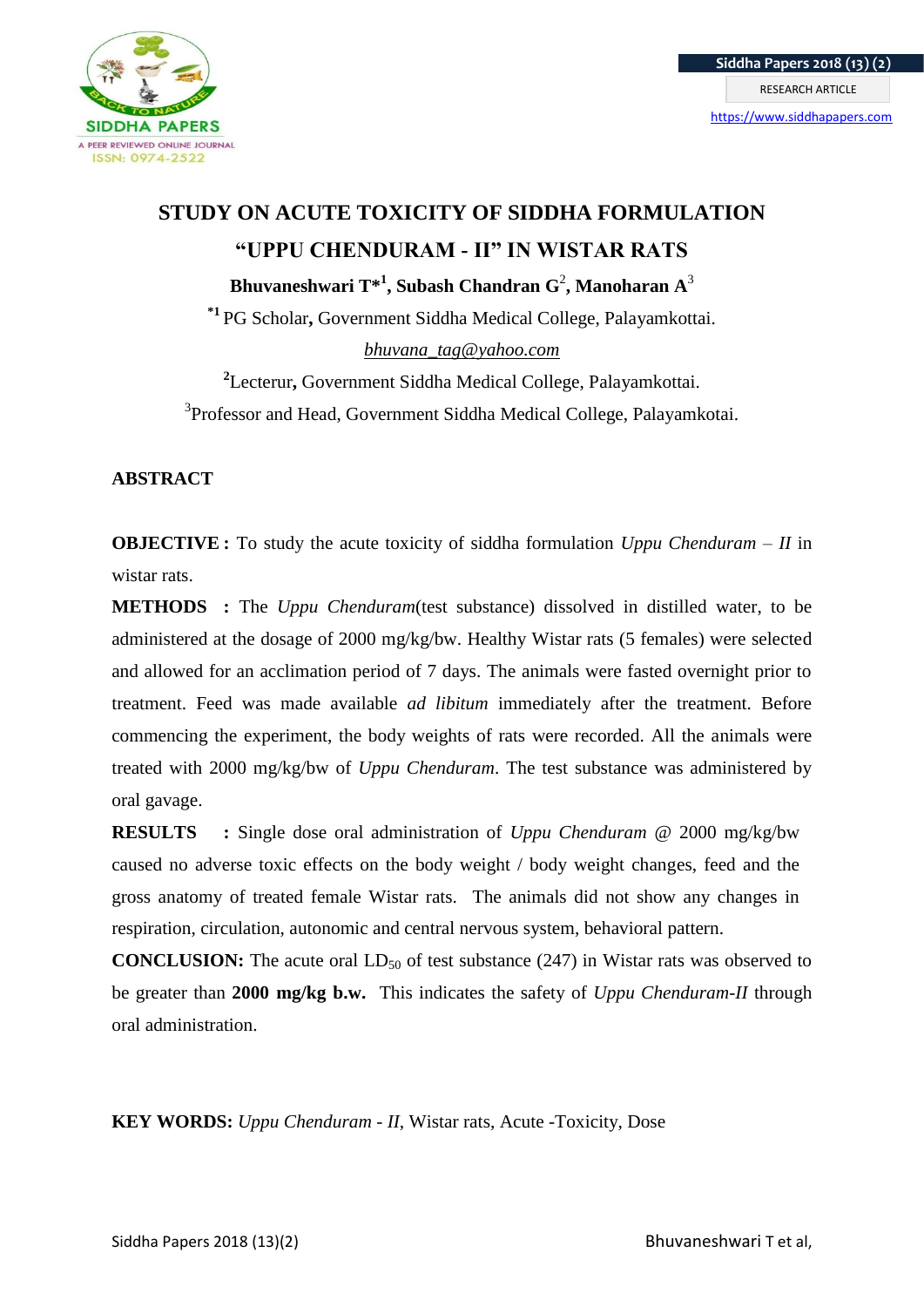## **INTRODUCTION**

The siddha formulation, *Uppu Chenduram - II* is very effective in treating *Erigunmam* (Peptic ulcer disease). There is an emerging increase in the consumption of herbal formulations by the public, because of the strong belief that these products are natural; hence, they are safe for the treatment of ailments  $^{[1]}$ . However, herbal preparations assumed to be safe may contain contaminants such as heavy metals  $[3]$ , aflatoxins and pathogenic microbes due to the manner in which they are prepared or as a result of acquisition of metals (e.g. cadmium) from the soil<sup>[4,5]</sup>. Determination of acute oral toxicity is usually the initial screening step in the assessment and evaluation of the toxic characteristics of all compounds. Acute toxicity is involved in estimation of LD50 (the dose which has proved to be lethal (causing death) to 50% of the tested group of animals)<sup>[6]</sup>. The *Uppu Chenduram – II* was analysed for their acute toxicity profile with reference to behavioural aspects in Wistar rats. The limit test dose of 2000mg/kg body weight was used following OECD guidelines. [7]

#### **MATERIAL AND METHODS**

The Siddha formulation, *Uppu Chenduram* was taken from the text book of *Siddha Vaithiya thirattu.*

## **Ingredients of** *Uppu Chenduram-II*

*Sottruppu* (Common salt) Juice of *Agayathamarai (Pistia stratiotes)*

## **Preparation of** *Uppu Chenduram-II*

The *Sottruppu* was purified using rain water and grind with *agayathamarai* leaf juice, made it into disc shaped pellets. Then it was allowed to *pudam* (calcination process)for 6times ranging from 10 to 20 *varatties(*cow dung cakes)*.* Then made into fine powder and kept in dried air tight container. <sup>[8]</sup>

## **Acute Toxicity Study**

The present study work was conducted in Central Animal Facility, SASTRA DEEMED UNIVERSITY,Thanjavur-613401.

The siddha preparation *Uppu Chenduram – II* administered orally for acute oral toxicity of is carried out as per the Organization of Economic Co-operation and Development (OECD) -423 guidelines after the animal ethical clearance from Institutional Animal Ethics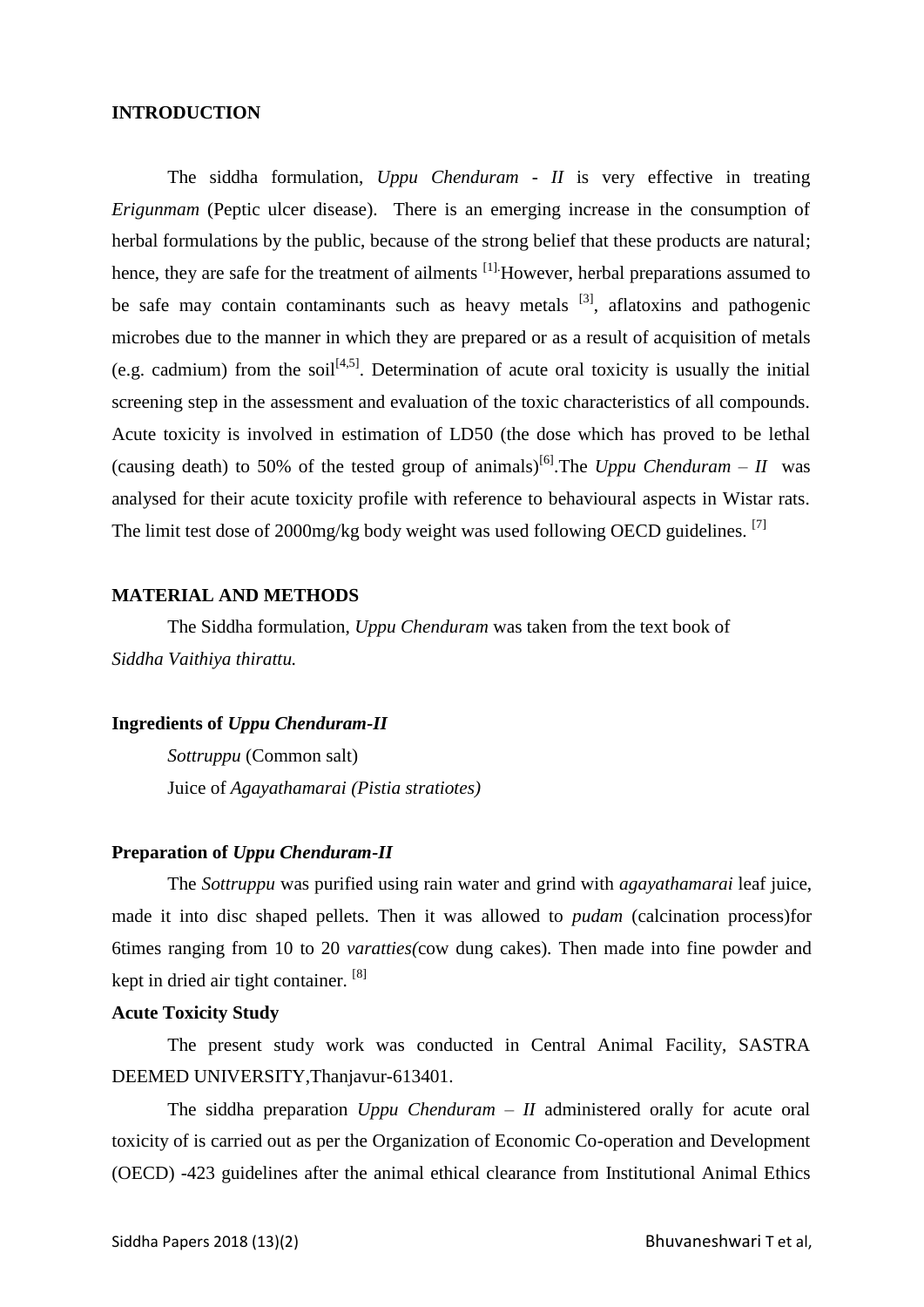Committee. The experiment was approved by the Institutional Animal Ethics Committee (IAEC) under CPCSEA (approval no: 485/SASTRA/IAEC/RPP).

#### **Preparation of Test Substance**

The test substance was dissolved in distilled water and administered as such at the dose of 2000 mg/kg body weight.

#### **Treatment**

Healthy Wistar rats (5 females, females rats are preferable for acute toxicity studies as per OECD - 425) were selected and allowed for an acclimation period of 7 days. The animals were fasted overnight prior to treatment. Feed was made available *ad libitum* immediately after the treatment. Before commencing the experiment, the body weights of rats were recorded. All the animals were treated with 2000 mg/kg of test substance (247). The test substance was administered by oral gavage using an appropriately sized syringe and stainless steel ball- tipped intubation needle. The animals were returned to their cages immediately after the drug treatment.

#### **OBSERVATIONS**

#### **Observation Period**: 14 days

#### **Mortality**

All animals were observed twice every day for mortality for 14 days.

#### **Body Weight**

Body weight of each animal was recorded just prior to the test substance treatment (Day 0), Day 7 and 14 using electronic Animal weighing balance (Sartorius AG, Germany).

#### **Feed Intake**

Feed intake for individual animals was recorded daily for the entire study period.

## **Toxicity Signs**

All the animals were observed individually after the treatment of the test substance during the entire observation period for the presence of any signs of toxicity including alopecia, catalepsy, chromodacryorrhea, clonic, coma, convulsion, diarrhea, dullness, excessive grooming, change in gait, hyperactivity, lacrimation, nasal discharge, nasal irritation, piloerection, polyuria, prostration, repetitive circling, respiratory distress, salivation, scaling, tonic, tremor and uro-genital staining.

#### **Gross Pathology**

All animals were subjected to necropsy at the end of 14 day observation period for gross pathological examination

## **RESULTS**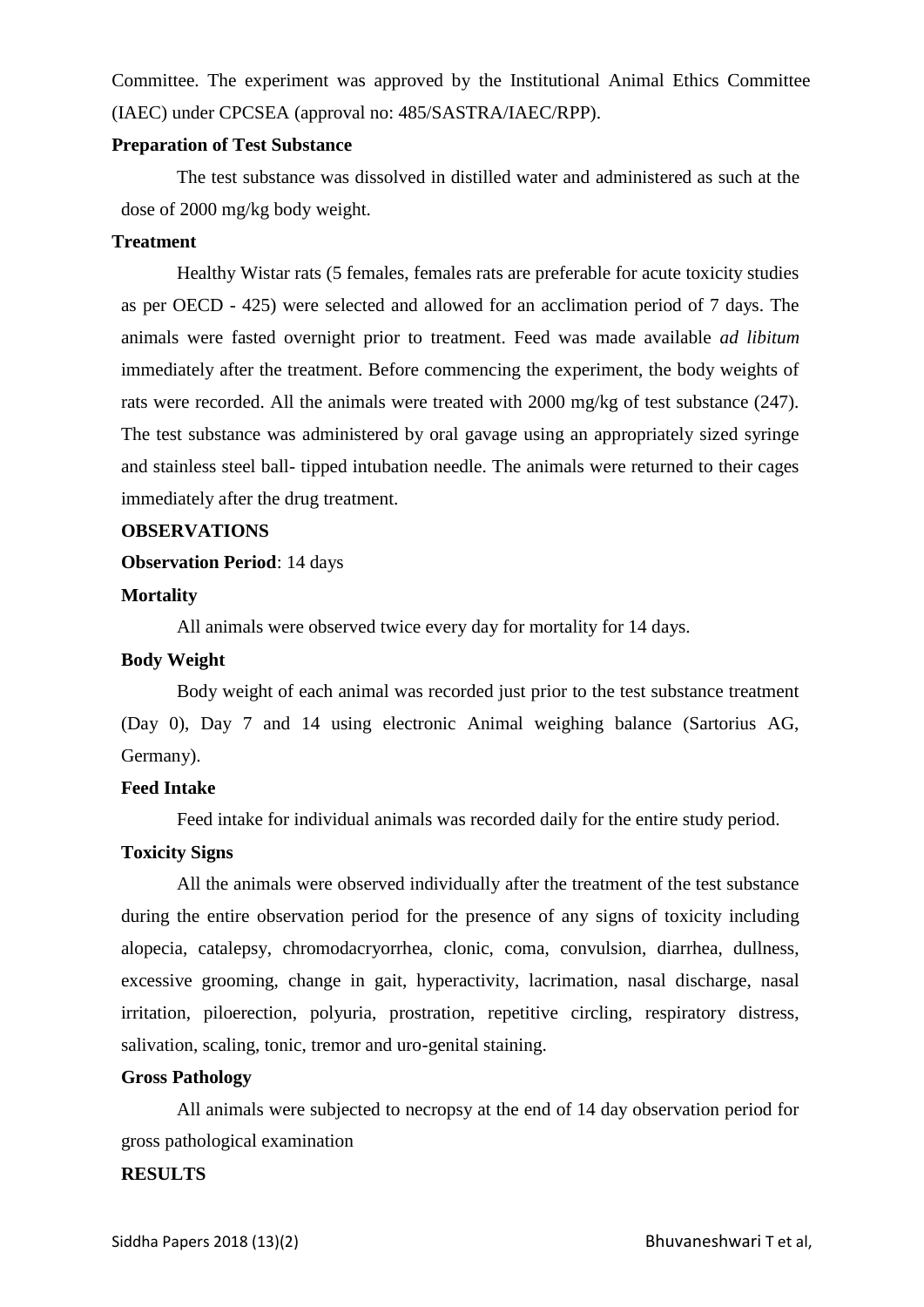## **Mortality**

No mortality was observed in treated group of rats throughout the observation period (**Table 1**).

**Table 1:Mortality Data**

| <b>Details of the Group</b>     | <b>Total</b> | <b>Dose</b> | <b>Percent</b> |
|---------------------------------|--------------|-------------|----------------|
|                                 | no. of rats  | (mg/kgb.w.) | mortality      |
| Test substance (247)<br>treated | 5 Female     | 2000        |                |

b.w. - Body Weight.

## **Body Weight**

The animals treated with test substance (247) did not show a significant change in body weight gain on day 7 and 14 when compared with Day 0 (**Table 2**).

| <b>Animal</b> |            | <b>Body Weight (g)</b> |        |        |  |  |  |  |  |
|---------------|------------|------------------------|--------|--------|--|--|--|--|--|
| ID            | <b>Sex</b> | Day 0                  | Day 7  | Day 14 |  |  |  |  |  |
| 10323         | Female     | 182.65                 | 192.24 | 194.99 |  |  |  |  |  |
| 10324         | Female     | 185.96                 | 192.08 | 194.39 |  |  |  |  |  |
| 10325         | Female     | 175.37                 | 185.21 | 187.89 |  |  |  |  |  |
| 10326         | Female     | 171.83                 | 188.39 | 193.43 |  |  |  |  |  |
| 10327         | Female     | 168.82                 | 175.2  | 179.64 |  |  |  |  |  |
| <b>Mean</b>   |            | 176.93                 | 186.62 | 190.07 |  |  |  |  |  |
| SD            |            | 7.22                   | 7.02   | 6.47   |  |  |  |  |  |

**Table 2: Weekly Mean Body Weight Changes in Rats**

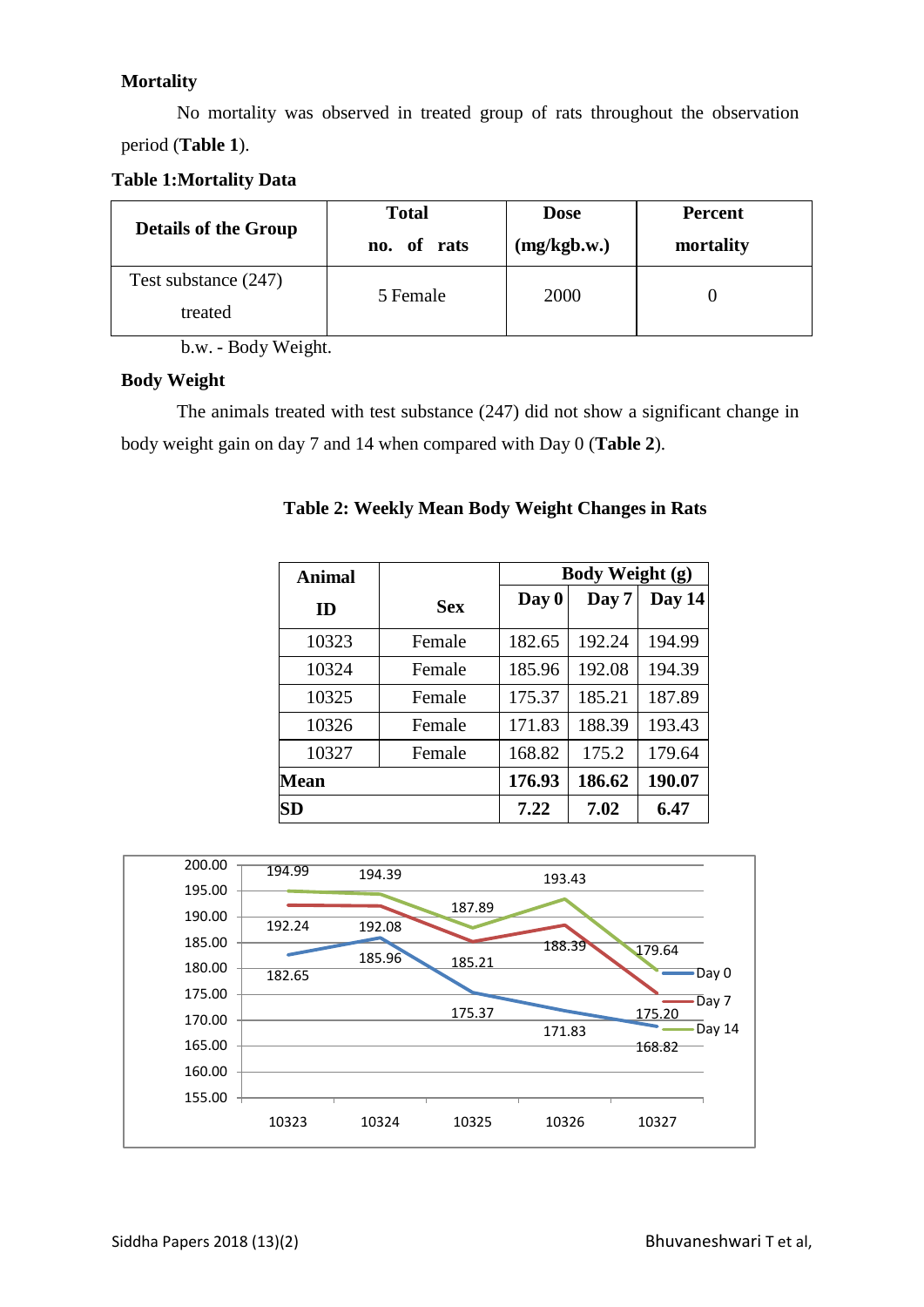## **Feed Intake**

The daily feed intake of rats remained unaffected throughout the experimental period **(Table 3).**

| <b>Animal</b> |                                                                                              | D        |  |   |                                                                                                                           |  |  |   |  |   |    |                                                                                 |       |
|---------------|----------------------------------------------------------------------------------------------|----------|--|---|---------------------------------------------------------------------------------------------------------------------------|--|--|---|--|---|----|---------------------------------------------------------------------------------|-------|
| ID            | <b>Sex</b>                                                                                   | $\Omega$ |  | 2 | 3                                                                                                                         |  |  | 6 |  | 8 | 10 |                                                                                 | 13    |
| 10323         | $\mathbf{F}$                                                                                 |          |  |   |                                                                                                                           |  |  |   |  |   |    | 13.31 10.01 10.13 10.42 11.89 10.56 12.55  9.22  10.76 12.15 13.54  8.57  12.61 | 13.56 |
| 10324         | F                                                                                            |          |  |   |                                                                                                                           |  |  |   |  |   |    | 13.02 12.16 14.73 12.79 13.38 14.42 13.64 10.30 12.31 12.49 12.13 11.60 11.99   | 14.20 |
| 10325         | F                                                                                            |          |  |   | 12.96 10.42 10.90 11.79  9.96  11.30 11.56 11.87  9.95  13.24 10.46 11.40  8.62                                           |  |  |   |  |   |    |                                                                                 | 13.90 |
| 10326         | F                                                                                            |          |  |   | 14.24 11.04 13.73 13.58 12.13 13.34 12.48 11.49 14.03 11.58 11.65 12.45  8.49                                             |  |  |   |  |   |    |                                                                                 | 10.66 |
| 10327         | F                                                                                            |          |  |   |                                                                                                                           |  |  |   |  |   |    | 9.46 10.70 13.91 12.27 10.53 9.70 13.16 10.14 9.80 14.03 11.72 11.65 10.19      | 13.79 |
|               | <b>Mean</b> $12.60 10.87 12.68 12.17 11.58 11.86 12.68 10.60 11.37 12.70 11.90 11.13 10.38 $ |          |  |   |                                                                                                                           |  |  |   |  |   |    |                                                                                 | 13.22 |
| <b>SD</b>     |                                                                                              |          |  |   | $1.83 \mid 0.82 \mid 2.03 \mid 1.18 \mid 1.36 \mid 1.96 \mid 0.78 \mid 1.07 \mid 1.79 \mid 0.96 \mid 1.11 \mid 1.49 \mid$ |  |  |   |  |   |    | 1.89                                                                            | 1.45  |
|               | M Male: E Equato CD Chard deviation                                                          |          |  |   |                                                                                                                           |  |  |   |  |   |    |                                                                                 |       |

**Table 3: Daily Feed Intake (g) by Rats**

M - Male; F- Female; SD – Standard deviation;



## **Toxicity Signs**

No visible signs of toxicity such as changes in respiration, circulation, autonomic and central nervous system, behavioral pattern were observed during the entire observation period**(Table 4)**.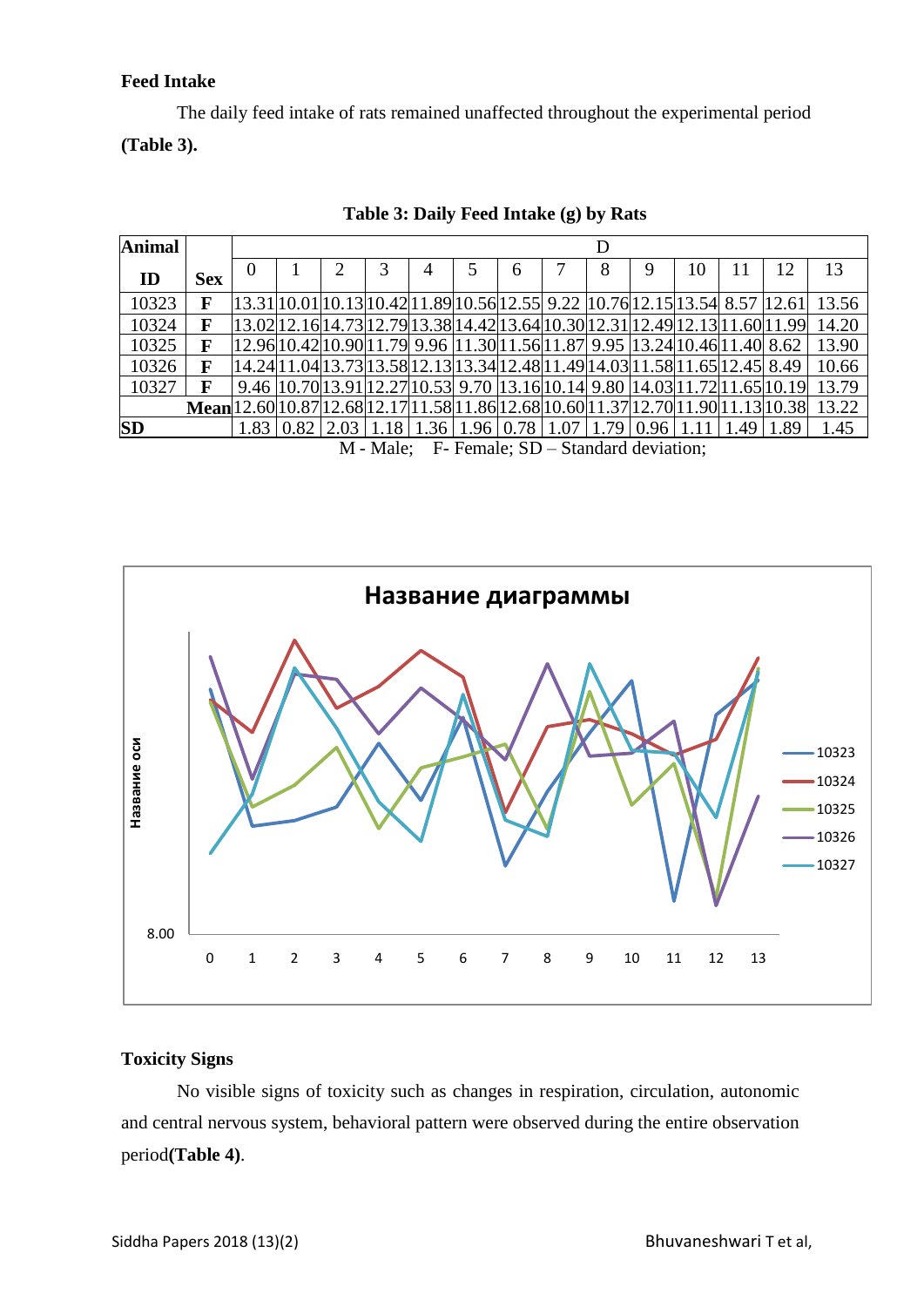| Observation*                | <b>Day</b>       |              |                |             |                         |                                     |   |   |                                                                                                                       |     |     |           |     |               |                  |
|-----------------------------|------------------|--------------|----------------|-------------|-------------------------|-------------------------------------|---|---|-----------------------------------------------------------------------------------------------------------------------|-----|-----|-----------|-----|---------------|------------------|
|                             | $\boldsymbol{0}$ | $\mathbf{1}$ | $\overline{2}$ | 3           | $\overline{\mathbf{4}}$ | 5                                   | 6 | 7 | 8                                                                                                                     | 9   | 10  | 11        | 12  | 13            | 14               |
| <b>Appeared Normal</b>      | 5/5              | 5/5          |                | $5/5$ $5/5$ |                         | $5/5$ $5/5$ $5/5$ $5/5$ $5/5$ $5/5$ |   |   |                                                                                                                       | 5/5 | 5/5 | 5/5       | 5/5 | 5/5           | 5/5              |
| Found death                 | 0/5              | 0/5          |                | $0/5$ 0/5   |                         |                                     |   |   | $0/5$ 0/5 0/5 0/5 0/5 0/5 0/5                                                                                         |     |     | $0/5$ 0/5 |     | $0/5$ 0/5 0/5 |                  |
| Catalepsy                   | 0/5              | 0/5          | 0/5            | 0/5         |                         |                                     |   |   | $0/5$ 0/5 0/5 0/5 0/5 0/5 0/5                                                                                         |     | 0/5 | 0/5       | 0/5 | 0/5           | 0/5              |
| Chromodacryorrhea           | 0/5              | 0/5          |                |             |                         |                                     |   |   | $0/5$   0/5   0/5   0/5   0/5   0/5   0/5   0/5   0/5                                                                 |     |     | $0/5$ 0/5 | 0/5 | 0/5           | 0/5              |
| Clonic                      | 0/5              | 0/5          |                |             |                         |                                     |   |   | $0/5$   0/5   0/5   0/5   0/5   0/5   0/5   0/5   0/5                                                                 |     |     | $0/5$ 0/5 |     | $0/5$ 0/5 0/5 |                  |
| Coma                        | 0/5              | 0/5          |                | $0/5$ 0/5   |                         |                                     |   |   | $0/5$ 0/5 0/5 0/5 0/5 0/5 0/5 0/5 0/5                                                                                 |     |     |           | 0/5 | 0/5           | $\overline{0/5}$ |
| Convulsion                  | 0/5              | 0/5          |                |             |                         |                                     |   |   |                                                                                                                       |     |     |           | 0/5 | 0/5           | 0/5              |
| Diarrhea                    | 0/5              | 0/5          | 0/5            | 0/5         |                         |                                     |   |   | $0/5$ 0/5 0/5 0/5 0/5 0/5 0/5                                                                                         |     | 0/5 | 0/5       | 0/5 | 0/5           | 0/5              |
| <b>Dullness</b>             | 0/5              | 0/5          |                | $0/5$ 0/5   |                         |                                     |   |   | $0/5$ 0/5 0/5 0/5 0/5 0/5 0/5                                                                                         |     |     | $0/5$ 0/5 | 0/5 | 0/5           | 0/5              |
| Excessive grooming          | 0/5              | 0/5          |                |             |                         |                                     |   |   | $0/5$   0/5   0/5   0/5   0/5   0/5   0/5   0/5   0/5                                                                 |     |     | $0/5$ 0/5 |     | $0/5$ 0/5 0/5 |                  |
| Change in Gait              | 0/5              | 0/5          |                |             |                         |                                     |   |   |                                                                                                                       |     |     |           | 0/5 | 0/5           | $\overline{0/5}$ |
| Hyperactivity               | 0/5              | 0/5          |                |             |                         |                                     |   |   |                                                                                                                       |     |     |           |     | $0/5$ 0/5 0/5 |                  |
| Lacrimation                 | 0/5              | 0/5          | 0/5            | 0/5         |                         |                                     |   |   | $0/5$ 0/5 0/5 0/5 0/5 0/5 0/5                                                                                         |     |     | $0/5$ 0/5 | 0/5 | 0/5           | 0/5              |
| Nasal discharge             | 0/5              | 0/5          | 0/5            | 0/5         |                         |                                     |   |   | $0/5$ 0/5 0/5 0/5 0/5 0/5 0/5                                                                                         |     |     | $0/5$ 0/5 | 0/5 | 0/5           | 0/5              |
| Nasal irritation            | 0/5              | 0/5          |                |             |                         |                                     |   |   | $0/5$   0/5   0/5   0/5   0/5   0/5   0/5   0/5   0/5                                                                 |     |     | $0/5$ 0/5 |     | $0/5$ 0/5 0/5 |                  |
| Piloerection                | 0/5              | 0/5          |                |             |                         |                                     |   |   |                                                                                                                       |     |     |           | 0/5 | 0/5           | 0/5              |
| Polyuria                    | 0/5              | 0/5          |                | $0/5$ 0/5   |                         |                                     |   |   | $0/5$ 0/5 0/5 0/5 0/5 0/5 0/5                                                                                         |     |     | $0/5$ 0/5 | 0/5 | 0/5           | 0/5              |
| Prostration                 | 0/5              | 0/5          |                |             |                         |                                     |   |   |                                                                                                                       |     |     |           | 0/5 | 0/5           | 0/5              |
| Repetitive circling         | 0/5              |              |                |             |                         |                                     |   |   | $0/5$   0/5   0/5   0/5   0/5   0/5   0/5   0/5   0/5   0/5   0/5   0/5   0/5   0/5   0/5                             |     |     |           |     |               |                  |
| <b>Respiratory distress</b> | 0/5              |              |                |             |                         |                                     |   |   |                                                                                                                       |     |     |           |     |               |                  |
| Salivation                  | 0/5              | 0/5          |                |             |                         |                                     |   |   |                                                                                                                       |     |     |           |     |               |                  |
| Tonic                       | 0/5              |              |                |             |                         |                                     |   |   | $0/5$   $0/5$   $0/5$   $0/5$   $0/5$   $0/5$   $0/5$   $0/5$   $0/5$   $0/5$   $0/5$   $0/5$   $0/5$   $0/5$         |     |     |           |     |               |                  |
| Tremor                      | 0/5              |              |                |             |                         |                                     |   |   | $0/5$   0/5   0/5   0/5   0/5   0/5   0/5   0/5   0/5   0/5   0/5   0/5   0/5   0/5   0/5                             |     |     |           |     |               |                  |
| Uro-genital staining        | 0/5              |              |                |             |                         |                                     |   |   | $0/5$   $0/5$   $0/5$   $0/5$   $0/5$   $0/5$   $0/5$   $0/5$   $0/5$   $0/5$   $0/5$   $0/5$   $0/5$   $0/5$   $0/5$ |     |     |           |     |               |                  |

## **Table 4: Toxicity signs observed in Female Rats**

\* No. of animals showing the clinical sign / No. of animals per group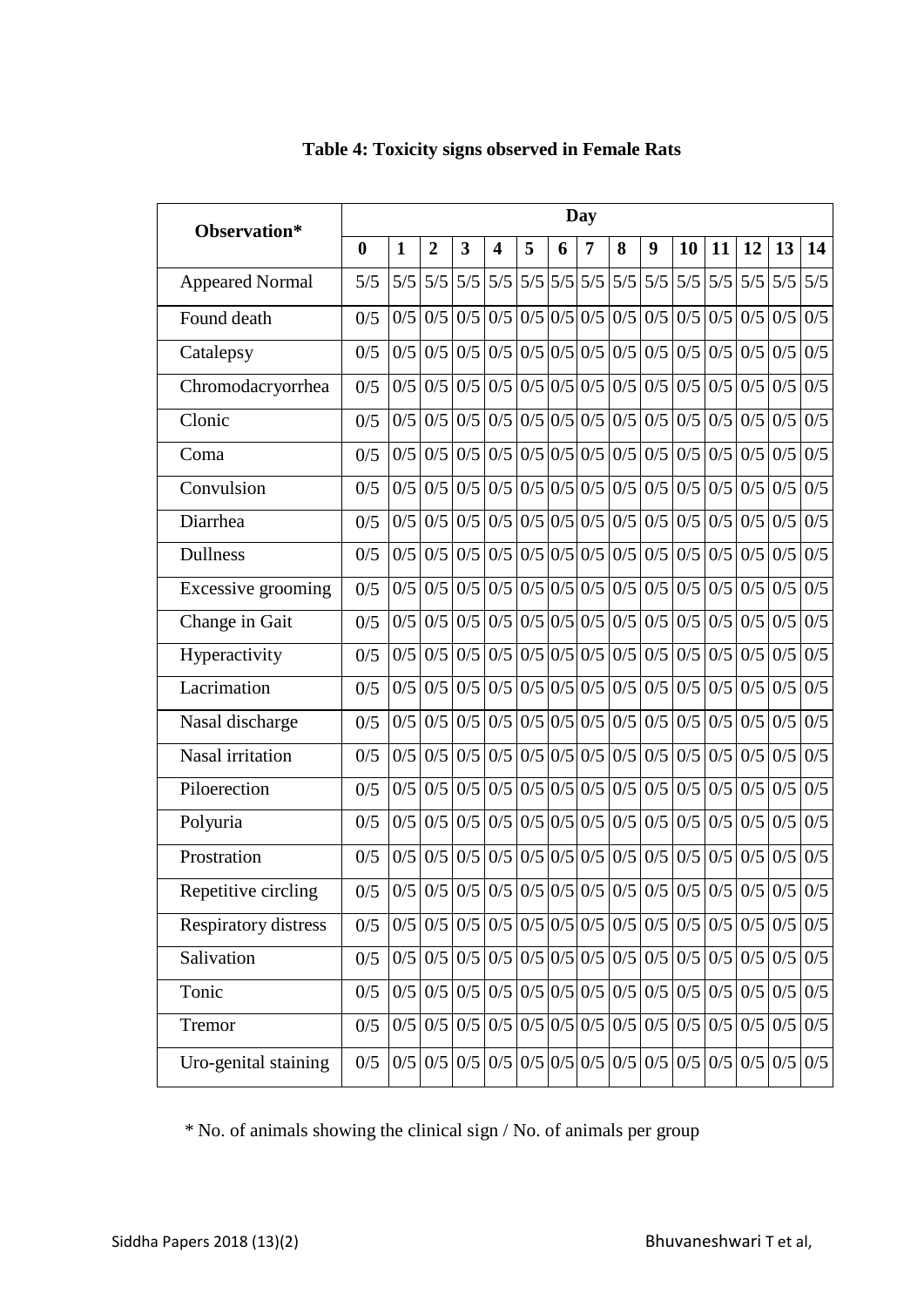**1.** No test compound related findings were observed at necropsy. All gross observations were agonal in nature and bore no relation to treatment with the test substance **(Table 5)**.

|                             |                                                 |                           | <b>Status of</b>        |                         |
|-----------------------------|-------------------------------------------------|---------------------------|-------------------------|-------------------------|
|                             |                                                 | <b>Animal</b>             | the animal at the time  | <b>Lesions</b> observed |
| $C$ $N_A$                   | $\mathbf{C}_{\mathbf{A} \mathbf{z} \mathbf{z}}$ | $\mathbf{M}_{\mathbf{a}}$ | of reggint of negronary |                         |
|                             | F                                               | 10323                     | Live                    | <b>NAD</b>              |
| $\mathcal{D}_{\mathcal{L}}$ | F                                               | 10324                     | Live                    | <b>NAD</b>              |
| 3                           | F                                               | 10325                     | Live                    | <b>NAD</b>              |
| 4                           | F                                               | 10326                     | Live                    | <b>NAD</b>              |
| 5                           | F                                               | 10327                     | Live                    | <b>NAD</b>              |

**Table 5 : Gross**

**Pathology**

F–Female; NAD- No Abnormalities Detected

**2.** All animals survived until the end of study.

## **CONCLUSION**

- **1.** Single dose oral administration of test substance (247) @ 2000 mg/kg caused no adverse toxic effects on the body weight / body weight changes, feed and the gross anatomy of treated female Wistar rats.
- **2.** The acute oral  $LD_{50}$  of test substance (247) in Wistar rats was observed to be greater than **2000 mg/kg b.w.**

## **ACKNOWLEDGMENT**

I am thankful to Lecturer, HOD, Department of Pothumaruthuvam (PG), Government Siddha Medical College, Palayamkottai and Central Animal Facility, SASTRA DEEMED UNIVERSITY, Thanjavur for providing infrastructure and facilities to conduct the research trial.

## **REFERENCES**

[1] Arya A, Mahmood AA, Batoul SH, Mustafa AM. Screening for hypoglycemic activity on the leaf extracts of nine medicinal plants: in-vivo evaluation. E-J Chem 2012; 9(3): 1196- 205.

[2] Said O, Khalil K, Fulder S, Azaizeh H. Ethnobotanical survey of medicinal herbs of the Middle East region. J Ethnopharmacol2002; 83: 251-6.